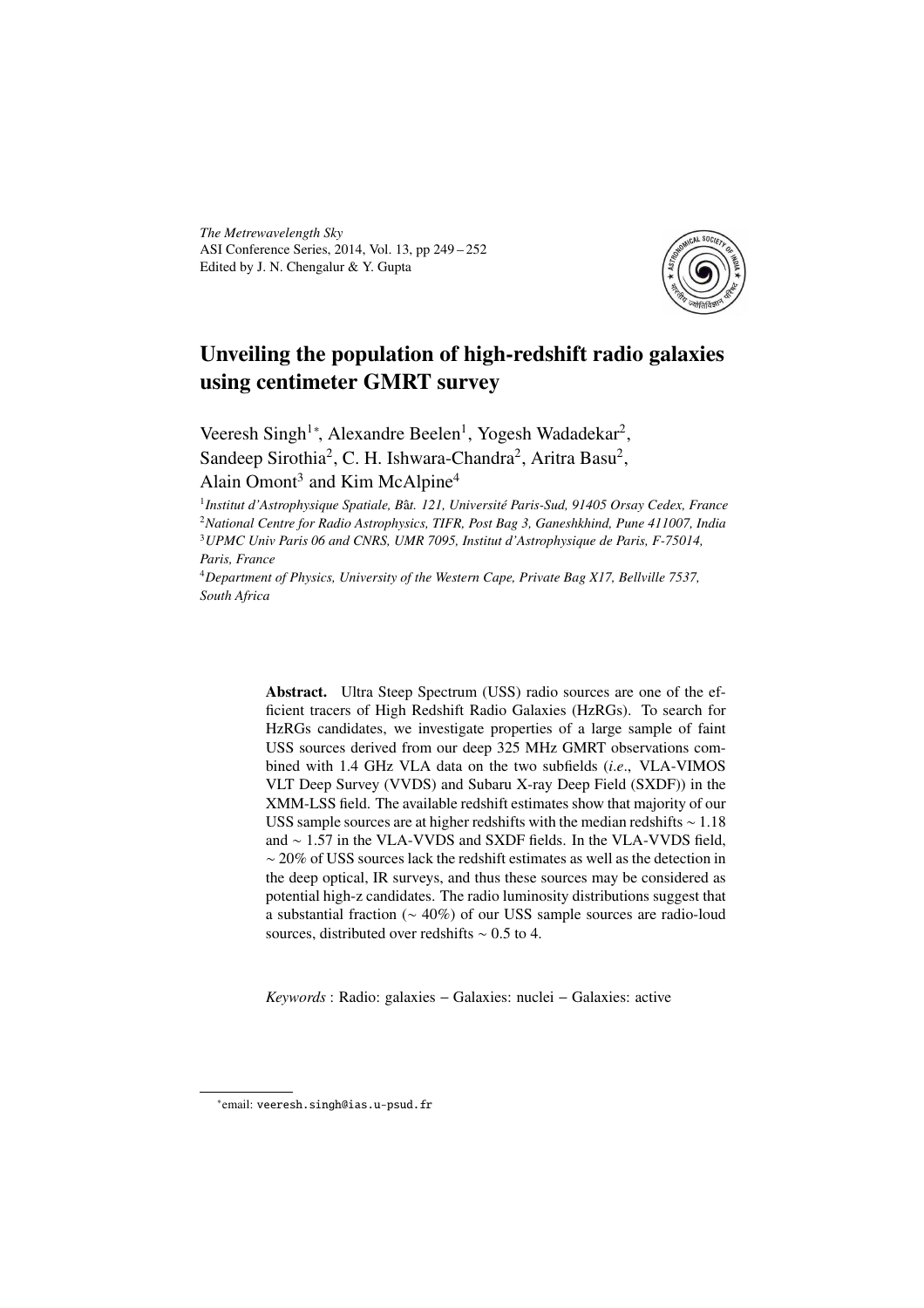250 *Singh et al.*

### 1. Introduction

High-redshift radio galaxies (HzRGs) are found to be hosted in massive intensely star forming galaxies which contain large reservoir of dust and gas (Seymour et al. 2007). Also, HzRGs are often found to be associated with over-densities *i*.*e*., proto-clusters and clusters of galaxies at redshifts ∼ 2 - 5 (Galametz et al. 2012). Therefore, identification and study of HzRGs allow us to better understand the formation and evolution of galaxies at higher redshifts and in dense environments. In the literature, the well known  $z - \alpha$  relation *i.e.*, the positive correlation between cosmological redshift and the steepness of the radio spectrum has been exploited to search HzRGs (Ker et al. 2012). The low−frequency radio observations are found to be more advantageous in detecting faint Ultra Steep Spectrum (USS) radio sources (in turn HzRG candidates) as their flux density is relatively higher at low-frequency due to their steeper spectral index. Using our deep 325 MHz low-frequency GMRT observations ( $5\sigma \sim 800 \,\mu\text{Jy}$ ) in combination with the deep 1.4 GHz observations ( $5\sigma \sim 80 - 100 \,\mu\text{Jy}$ ) over  $\sim 1.0$  $\text{deg}^{-2}$  in the VLA – VIMOS VLT Deep Survey (VVDS) field and ~ 0.8 deg<sup>-2</sup> in the Subaru X-ray Deep Field (SXDF) field, we derive a sample of USS sources and investigate their nature to find HzRGs candidates at submJy flux level. Furthermore, it is interesting to study faint USS sources down to submJy level, as the radio population at submJy level appears to be different than that at brighter end *i*.*e*., above few mJy (Smolčić et al. 2008).

#### 2. USS sample

We cross-matched 325 MHz GMRT and 1.4 GHz VLA radio sources, and obtained a total 338 and 190 radio sources (with  $\geq 5\sigma$  detection at both frequencies) in the VLA-VVDS and SXDF fields, respectively. The two point spectral index  $(\alpha_{325 \text{ MHz}}^{1.4 \text{ GHz}})$ distribution has median of  $\sim$  -0.8 with standard deviation of  $\sim$  0.4. We selected USS sources using spectral index cut-off limit  $\alpha_{325 \text{ MHz}}^{1.4 \text{ GHz}} \leq -1.0$  (*i.e.*, spectra steeper than -1.0) which resulted in total 111 and 39 USS sources in the VLA-VVDS and SXDF fields, respectively.

#### 3. Redshift distributions

In the VLA-VVDS field, McAlpine et al. (2013) present photometric redshift estimates of ∼ 951/1054 1.4 GHz radio sources using 10−bands deep photometric data. Using photometric redshift catalog of McAlpine et al. (2013), we find that photometric redshift estimates are available for 86/111 USS sources in the VLA-VVDS field. Also, 11 of these 86 USS sources have spectroscopic redshifts measurements from VVDS spectroscopic survey. Rest of the 25/111 ( $\sim$  22.5%) USS sources do not have redshift estimates and may be potential high-redshift candidates as these are faint to be detected in existing optical, IR surveys. In the SXDF field, Simpson et al. (2012) present spectroscopic and/or 11−bands photometric redshifts for 505/512 1.4 GHz radio sources. Using redshift estimates from Simpson et al. (2012), we find that all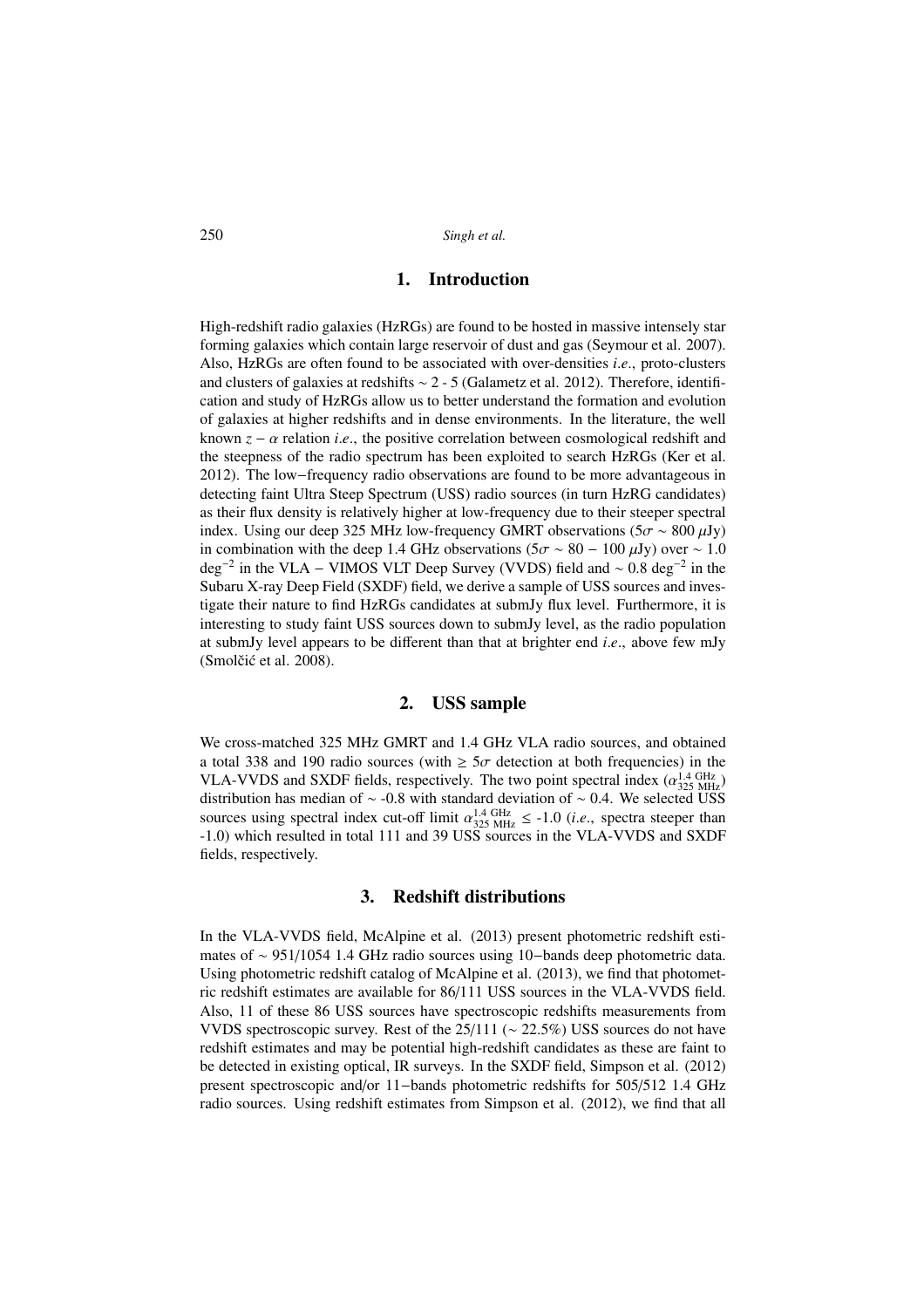

Figure 1. *Left*: The redshift distributions of our USS sources in the VLA-VVDS (*i*.*e*., B03) field and in the SXDF (*i*.*e*., S06) field. *Right*: 1.4 GHz radio luminosity versus redshift plot for our USS sources in the two sub-fields. Filled and open symbols represent sources with spectroscopic and photometric redshifts, respectively.

our 39 USS source have redshift estimates *i*.*e*., 16/39 USS sources have spectroscopic redshifts, while rest of the 23/39 USS sources only have photometric estimates. Left panel of Figure 1 shows the redshift distributions of our USS sources in the two subfields. We note that the redshift distribution of USS sources in the VLA-VVDS field spans over 0.096 to 3.86 with median (*z*<sub>median</sub>) ~ 1.18. It is evident that a substantially large fraction (53/86 ∼ 61.5%) of USS sources in the VLA-VVDS field are at *z* ≥ 1. The redshift distribution of USS sources in the SXDF field is flatter and spans over 0.033 to 3.34 with *z*<sub>median</sub> ~ 1.57. We note that 27/39 ≃ 69% of USS sources in the SXDF field are at redshifts  $(z) \geq 1$ . The lower median redshift in the VLA-VVDS field is possibly due to the fact that there are no redshift estimates for  $25/111$  ( $\sim 22.5\%$ ) USS sources in this field.

#### 4. Radio luminosities of USS sources

We study radio luminosity distributions of our USS sample sources using the Kcorrected rest-frame luminosities. Right panel of Figure 1 shows the 1.4 GHz radio luminosity versus redshift plot for our USS sample sources. Most of the low-redshift  $(z < 0.5)$  USS sources with L<sub>1.4 GHz</sub> ~ 10<sup>21</sup> – 10<sup>23</sup> W Hz<sup>-1</sup> are likely to be radio-quiet AGNs or starforming galaxies, However, a substantially large fraction (*i*.*e*., 55/86 ∼ 64% sources in the VLA-VVDS field, and 31/39 ∼ 80% sources in the SXDF field) of our USS sources do have 1.4 GHz radio luminosity higher than 10<sup>24</sup> W Hz<sup>-1</sup>. Furthermore, 22/86 ∼ 26.6% sources in the VLA-VVDS field, and 17/39 ∼ 44% sources in the SXDF field, do have  $L_{1.4 \text{ GHz}} \ge 10^{25} \text{ W Hz}^{-1}$ , and these can be considered as secure candidates of radio loud AGNs (see Sajina et al. 2008). We note that some of our USS sources do clearly show double-lobe radio morphology and can be classified as FRI/FRII radio galaxies. Majority of USS sources with relatively modest radio luminosity of L<sub>1.4 GHz</sub> ~ 10<sup>24</sup> - 10<sup>26</sup> W Hz<sup>-1</sup> display unresolved radio morphologies